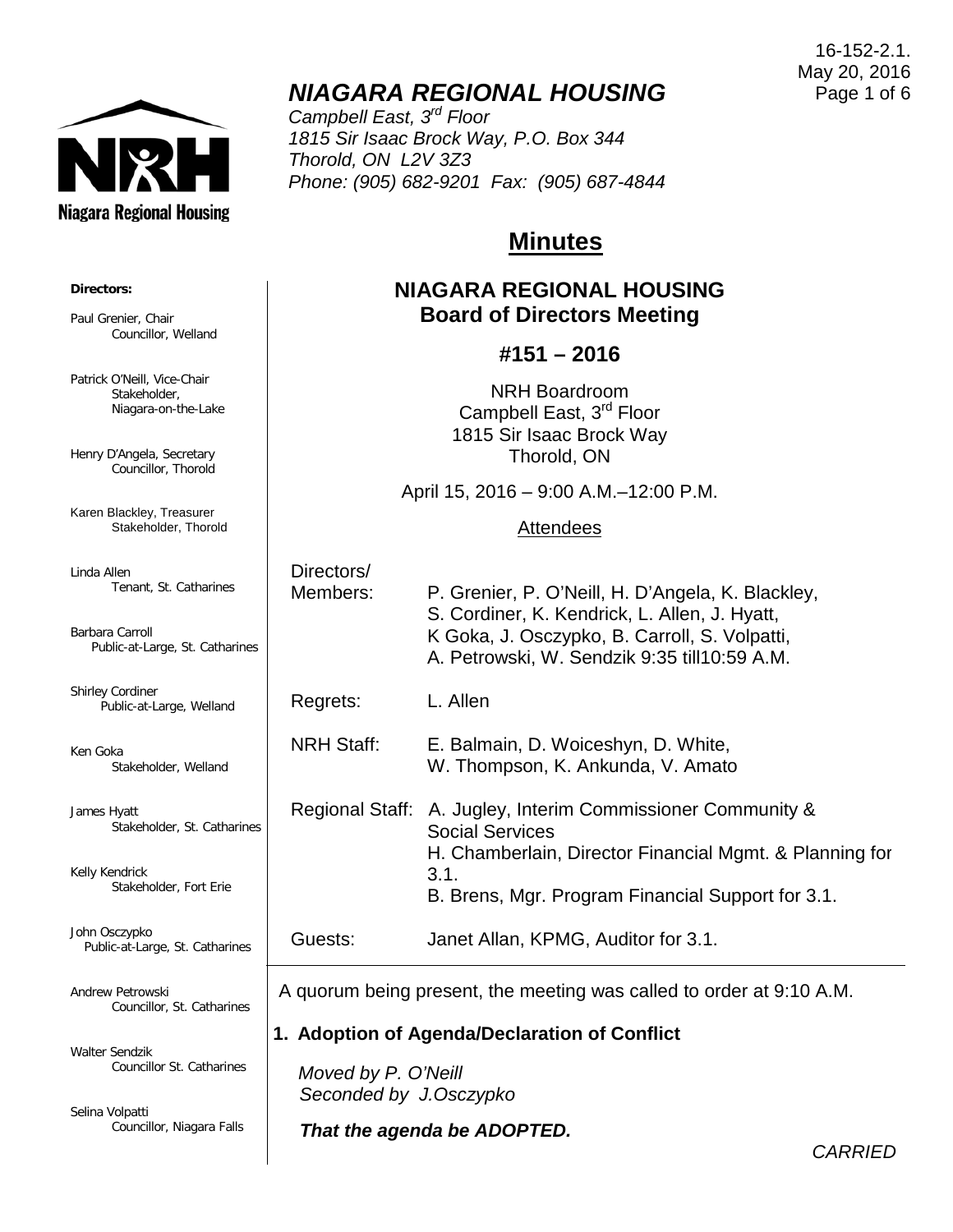There were no conflicts of interest declared.

#### **2. Approval of Minutes**

2.1. Minutes of the March 18, 2016 Meeting

*Moved by J. Hyatt Seconded by J. Osczypko*

#### *That the minutes of the March 18, 2016 meeting be ADOPTED.*

*CARRIED*

2.2. Minutes of the April 5, 2016 Meeting

Change meeting *ended* to meeting *dissolved*.

*Moved by J. Hyatt Seconded by J. Oscypko*

 *That the minutes of the April 5, 2016 special meeting be ADOPTED.*

*CARRIED*

#### **2.3. Business Arising**

End of Operating Agreements (EOA) - The Chair advised while at a conference this week, he heard that \$30 M has been announced in this Federal budget to extend housing provider agreements for 2 years, should they agree to extend. Additional information will be provided as available.

#### **3.** Presentation – 2015 Draft Financial Statements Highlights

Beth Brens, Mgr. Program Financial Support provided a presentation on highlights of financial statements. H. Chamberlain, Director Financial Mgmt. & Planning and Janet Allan, KPMG, Auditor were also present to answer questions.

- NRH received an unqualified Audit opinion which was very positive
- Employee Future Benefits which are reviewed approximately every 3 years, were reviewed this year.
- Decrease in Tangible Capital Assets is due to amortization.
- 2015 surplus was transferred to NRH Reserves and Capital Levy Reserve for Broadoak

The multi-year contract with KPMG for Audit services ends this year; the contract will be going out to tender in September through the Region.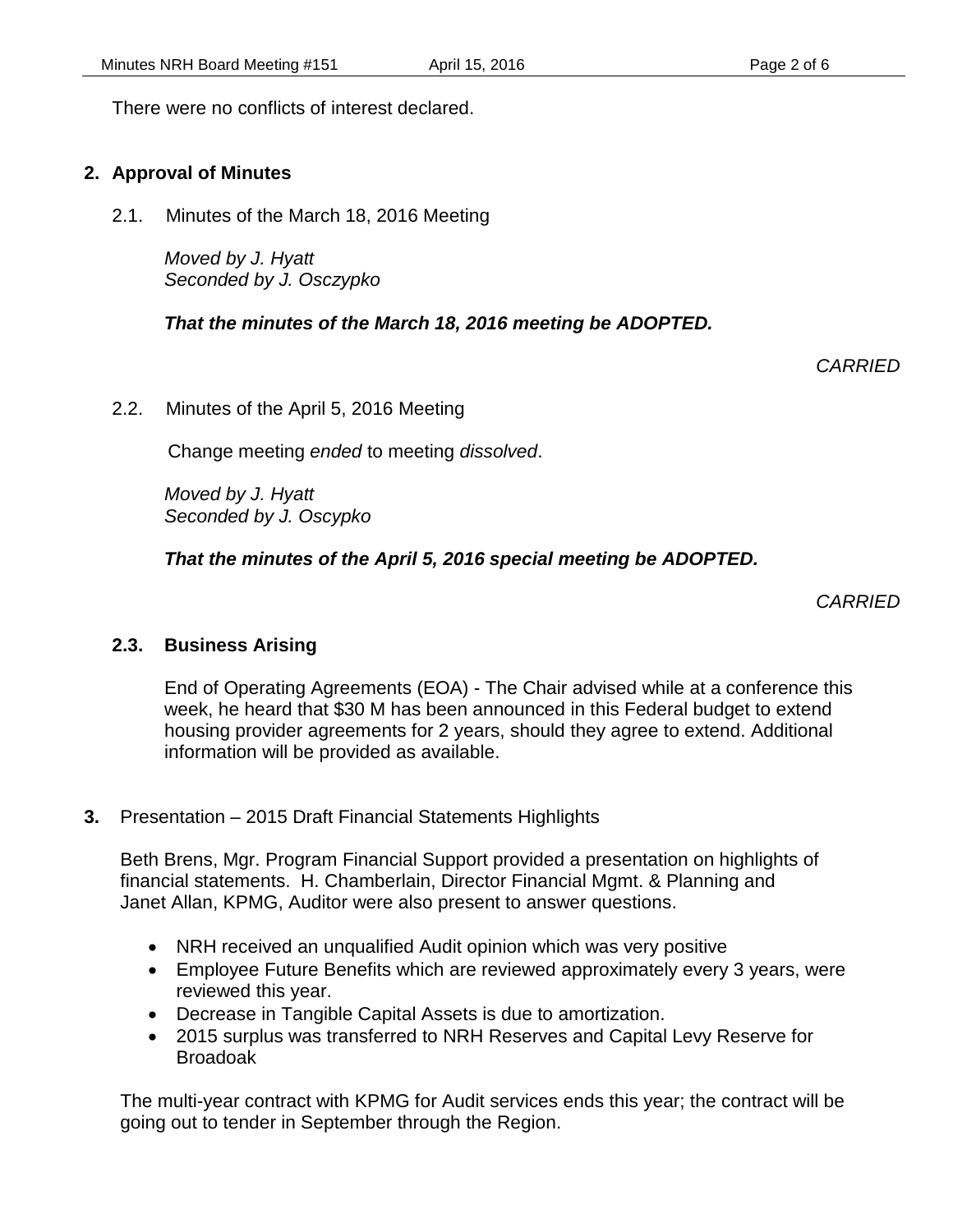3.1. Approval of 2015 Audited Financial Statements – Report 16-151-3.1.

*Moved by P. O'Neill Seconded by K. Goka*

#### *That the NRH Board of Directors APPROVE the 2015 Audited Financial Statements and FORWARD them to the Annual General Meeting.*

*CARRIED*

#### **4. Staff Reports**

4.1. Cease to Qualify Strategy Update – April 2016 – Report 16-151-4.1.

*Moved by K. Kendrick Seconded by K. Blackley*

*That the NRH Board of Directors:*

- *1. RECEIVE the update report regarding Niagara Regional Housing Cease to Qualify Implementation for information.*
- *2. That staff proceed according to policy.*

*CARRIED*

- 4.2. Housing Fraud Identification, Investigation and Prevention Strategy Housing Eligibility Review Officer (ERO) – Report 16-151-4.2.
	- W. Sendzik joined the meeting at 9:35 A.M.

There was a lengthy discussion on expectations and return on investment for this position.

*Moved by K. Blackley Seconded by P. O'Neill*

- *1. That the Niagara Regional Housing Board of Directors APPROVE a pilot project to hire a Housing Eligibility Review Officer as a resource to investigate and process suspected cases of housing fraud; and,*
- *2. That a report on ERO activity be provided to the Board monthly.*

*CARRIED*

4.3. Homeownership-IAH-E Allocation including funding for Habitat for Humanity – Report 16-151-4.3.

Staff reviewed the report in detail explaining how the Welcome Home Niagara (WHN) and Habitat homeownership programs work.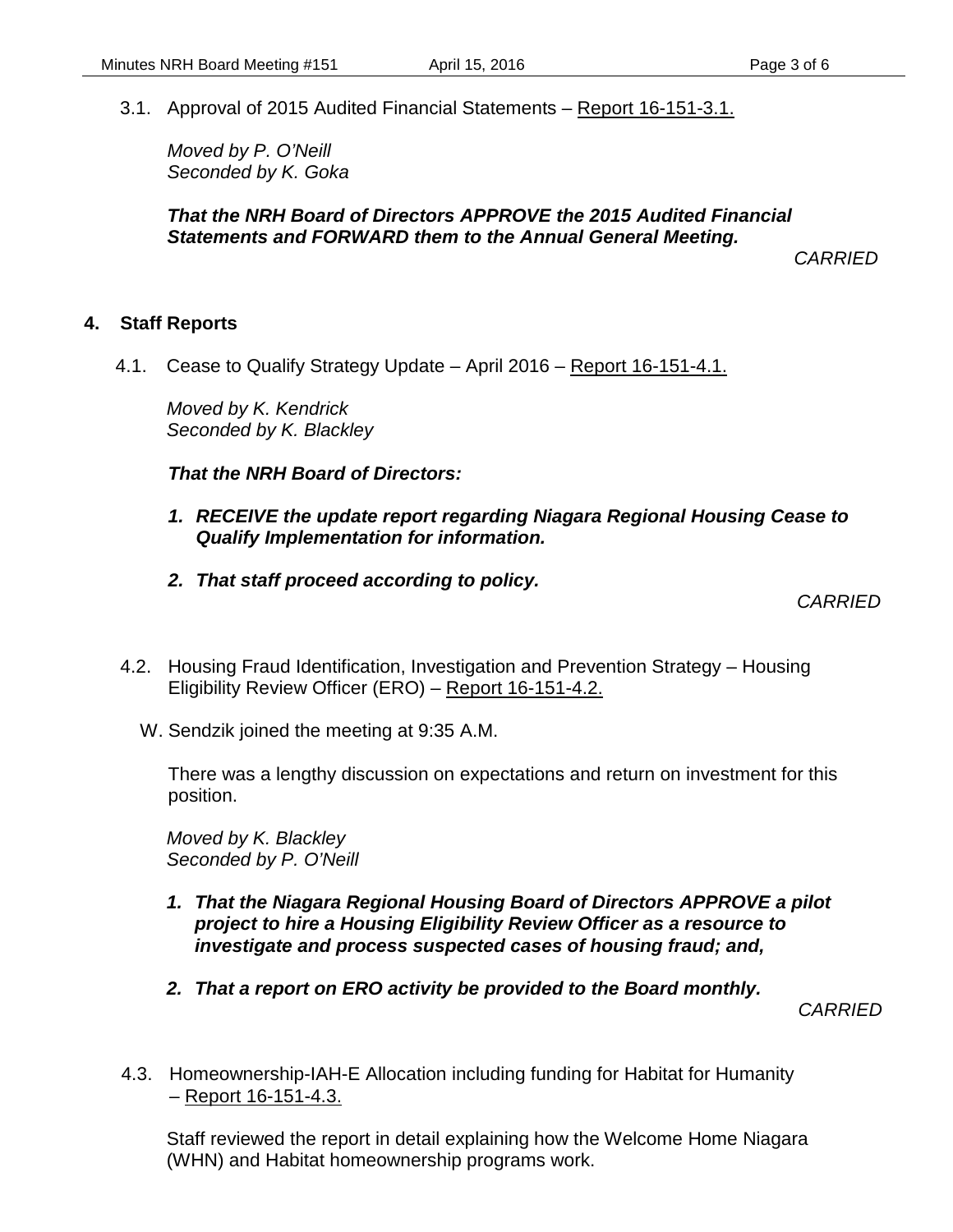W. Sendzik left the meeting at 10:59 A.M.

*Moved by S. Volpatti Seconded by A. Petrowski*

*That the NRH Board of Directors AMEND staff recommendation 2 which reads:*

*The NRH Board of Directors REQUIRES that the Habitat for Humanity Homeownership Program adhere to the 5% Fair Market Value limit for down payment loan assistance, consistent with WHN Homeownership Program.*

*to*

*That the Niagara Regional Housing Board of Directors APPROVES 100% of homeownership program funding remain in the WHN program.*

*CARRIED*

*4.3.a. Moved by S. Volpatti Seconded by A. Petrowski*

- *1. That the Niagara Regional Housing Board of Directors RECEIVES this report for information.*
- *2. That the Niagara Regional Housing Board of Directors APPROVES 100% of homeownership program funding remain in the WHN program.*
- *3. That the Niagara Regional Housing Board of Directors APPROVES that \$50,000 from the Homeownership Revolving Fund be contributed to the 2016/2017 allocation to the WHN program.*

Upon request the Clause 2 of the motion was considered separately:

The Chair called the vote on Clauses 1 and 3 and declared them

*CARRIED*

A recorded vote was requested on Clause 2, the Directors voted as follows:

Voting FOR the motion (9): K. Blackley, S. Cordiner, B. Carroll, K. Goka, J. Hyatt, P. O'Neill, J. Osczypko, A. Petrowski, S. Volpatti.

Voting AGAINST the motion (2): H. D'Angela, K. Kendrick

The Chair declared it

*CARRIED*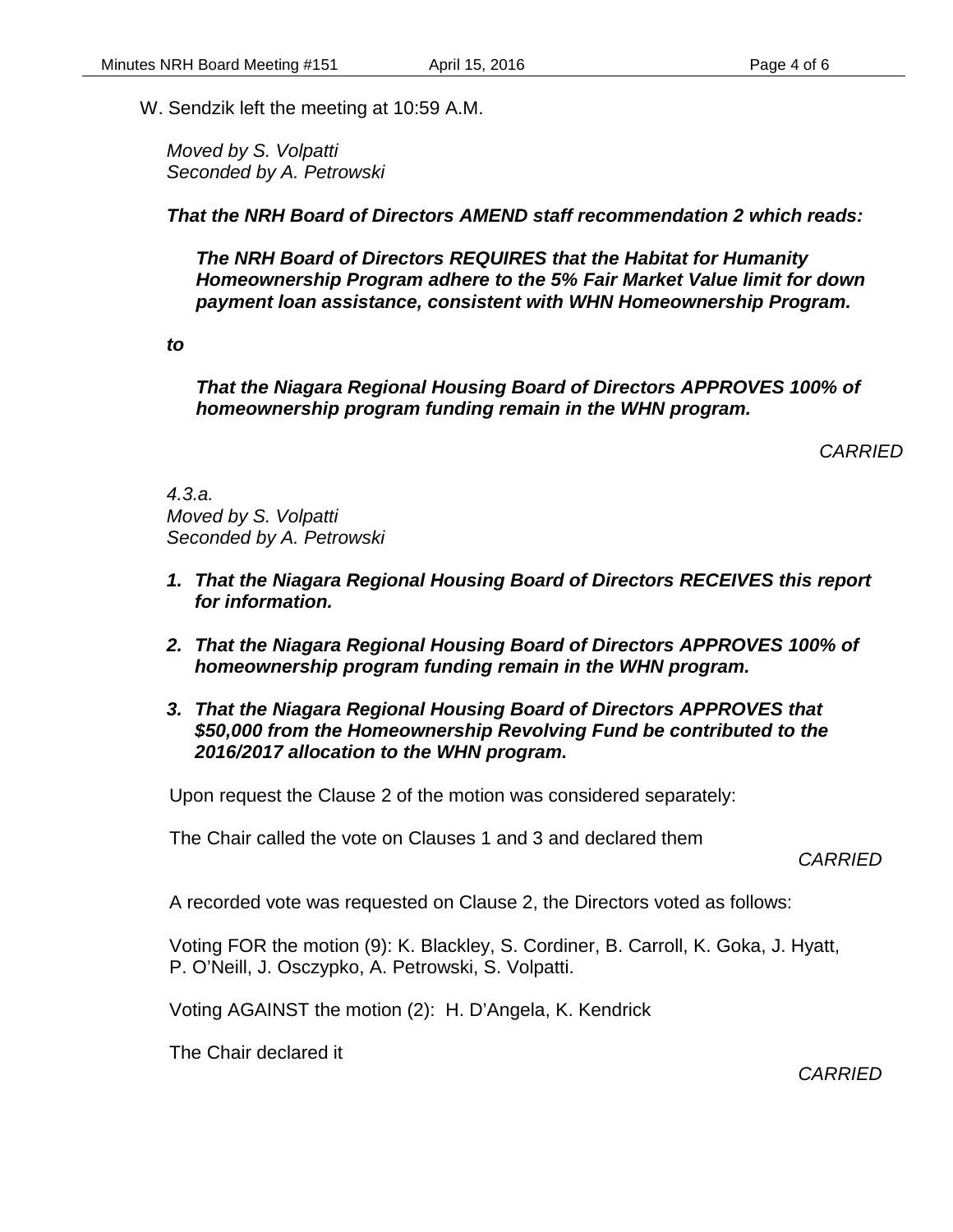#### **5. New Business**

#### Waitlist - Homelessness status

Every 1 in 10 units is offered to an applicant with homelessness status.

Information Request – Provide a report on homelessness status for the next meeting. – S. Volpatti.

Action by: D. Woiceshyn

#### 6. **Chief Executive Officer's Report**

- 6.1. Financial Statements monthly statement not available from Region untill April
- 6.2. Green Investment Fund Social Housing Electricity Efficiency Program (SHEEP) item 16-151-6.2.

NRH has successfully applied for funding under this program.

6.3. Mobile Workforce

The CEO advised that staff is moving ahead with IT and space planner to make the NRH office space and operations more efficient.

## **7. Committee/Advisory Group Meeting Minutes**

7.1. Executive Committee

Minutes of the February 8, 2016 meeting were provided for information

*Moved by P. O'Neill Seconded by K. Blackley*

#### *That the NRH Board of Directors RECEIVE the Executive Committee minutes of February 8, 2016 for information.*

*CARRIED*

## **8. For Information**

8.1. Action Items from Previous Meetings provided for information

## *Correspondence/Media*

No items

#### **9. Other Business**

9.1. Special meeting for Site Selection